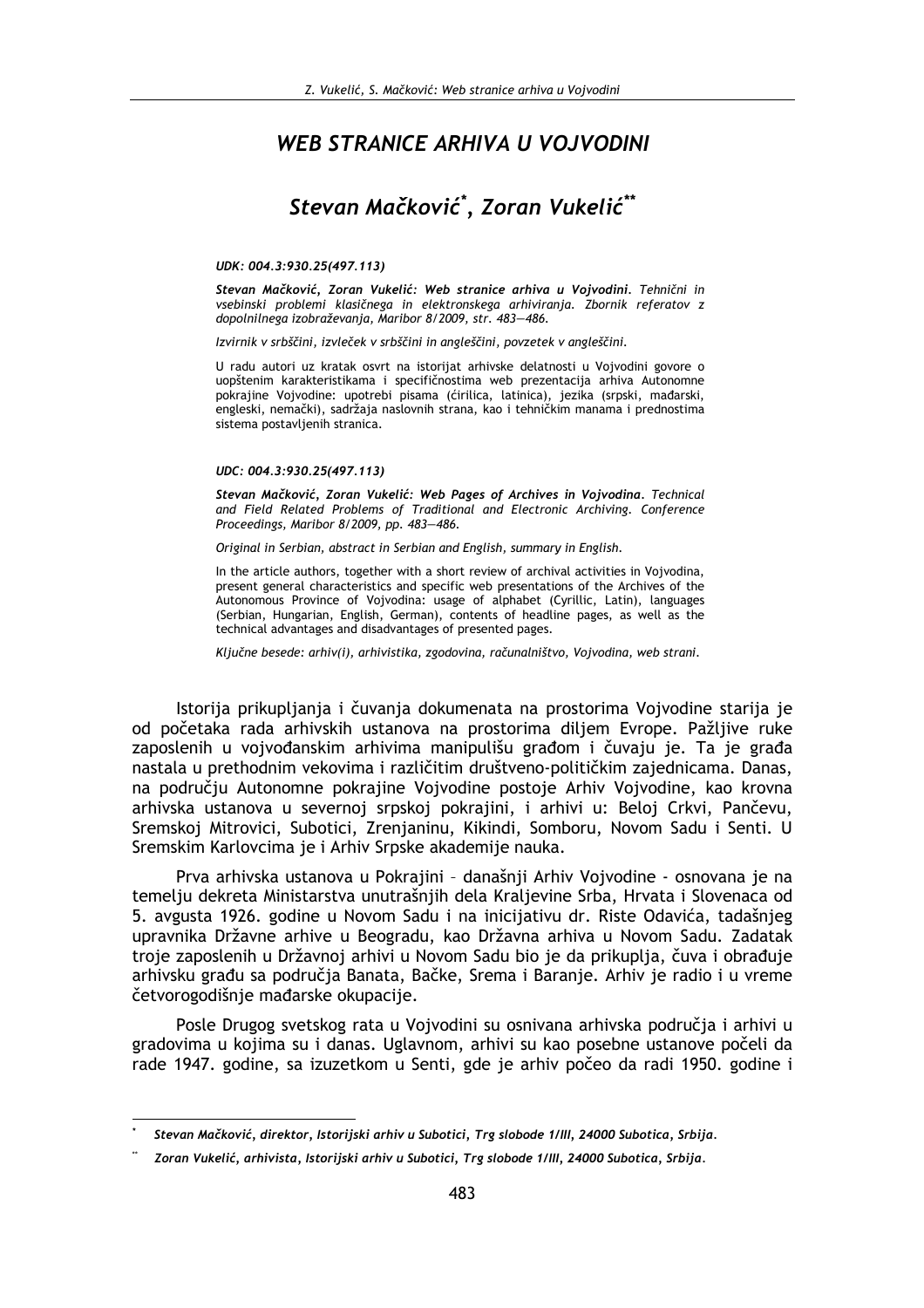Arhivom grada Novog Sada, koji je počeo da radi 21. maja 1954. godine.<sup>1</sup> Svi arhivi osnivani su na temelju pozitivnih pravnih propisa i odluka organa nadležnih društveno-političkih zajednica, kao što je bio slučaj u čitavoj Jugoslaviji. U prvo vreme u arhivima je radio mali broj ljudi, ali kako se razvijala služba i potreba države za njom, kao i sama država, tako je rastao broj zaposlenih, značaj i ugled tih ustanova u društvu. Arhivi u Vojvodini radili su na načelima i propisima na kojima je radila čitava arhivska služba u bivšoj državi. Štaviše, obzirom na istorijat ovog područja, vojvođanske su ustanove imale značajno mesto i ugled u struci Federacije.

Lomovi u društvu u vremenu raspada Jugoslavije, stvaranje nove klase povlaštenih, devastacija sistema vrednosti, besparica i izolacija otežali su rad zaposlenih u arhivskim ustanovama, ali ni trenutka nisu narušili njihov naučni integritet i potrebu da drže korak sa svetom. Koliko su im to omogućavale prilike u društvu, radnici arhiva primenjivali su nova saznanja u struci. Tako je i u pogledu informatičke tehnologije. Proces započet u poslednjoj deceniji dvadesetog veka nastavljen je u prvim godinama dvadeset i prvog veka. U prvim godinama posle petooktobarskih promena u Srbiji i Vojvodini, kao njenom sastavnom delu, zatvoren je prvi deo priče o kompjuterizaciji službi i rada u arhivima. Posle kompjuterskog opismenjavanja starijih kolega i informatičkog opremanja arhiva, zaposleni u njima pokrenuli su sledeću etapu u svetu novih tehnologija - elektronski prikaz ustanove. Tako su arhivisti i arhivski radnici preduhitrili zakonodavca i nametnuli mu imperativ za nova zakonska rešenja. I što je još važnije, tako su omogućili svojim korisnicima jednostavniju i efikasniju komunikaciju, te ubrzali put rešavanja problema.

Prve postavljene web stranice arhiva urađene su po utvrđenim informatičkim uzusima. Obzirom da su postojeće pravne norme koje su regulisale rad arhivskih ustanova donete sedamdesetih godina prošlog veka, zaposleni u arhivima morali su da se oslone na sopstvena znania o izgledu i funkcionisaniu elektronske prezentacije. U ovom radu pokušaćemo da na primerima pojedinih web stranica pojasnimo dobre i loše strane takvog rada.

Osim arhiva u Beloj Crkvi i Somboru, čije su elektronske prezentacije u pripremi, sve ustanove u Vojvodini imaju sopstvene web stranice na kojima korisnici interneta mogu da pronađu gotovo sve podatke koji im mogu pomoći da lakše i jednostavnije dođu do željenih saznanja. Kumulativno za vojvođanske arhive u upotrebi su ćirilično i latinično pismo, na srpskom, mađarskom, engleskom i nemačkom jeziku.

Matična arhivska ustanova u Vojvodini - Arhiv Vojvodine - ima web stranicu urađenu na srpskom jeziku i ćiriličnom/latiničnom pismu. Glavne rubrike stranice su: 1 - O nama, koja sadrži Istorijat arhiva, Gde se nalazimo, Delatnost arhiva, Registar fondova, Korišćenje građe, Kulturno-prosvetna i izdavačka delatnost, Kontakt; 2 -Informacioni sistem Arhiva Vojvodine; 3 - Standardi: ISAD (G i ISAPR (CPF); 4 - Arhivi u Vojvodini (Link); 5 - Izložbe i promocije; 6 - Najave događaja. Dobre strane ovakve prezentacije su: mnoštvo potrebnih informacija o radu, značaju i ulozi arhiva u savremenom životu, te kako doći do željenih podataka. Loša strana je nepostojanje stranice na engleskom jeziku, danas neizostavnom stavkom u međunarodnoj komunikaciji.

Istorijski arhiv Subotica ima trojezičnu elektronsku prezentaciju, srpski, mađarski i engleski jezik, na latiničnom pismu. Rubrike subotičkog weba su: O nama, Sekretarijat, Zaštita arhivske građe i registraturskog materijala van arhiva,

<sup>&</sup>lt;sup>1</sup> Obzirom da arhiv u Beloj Crkvi nema web stranicu nije isključeno da se to ne odnosi i na tu ustanovu kulture.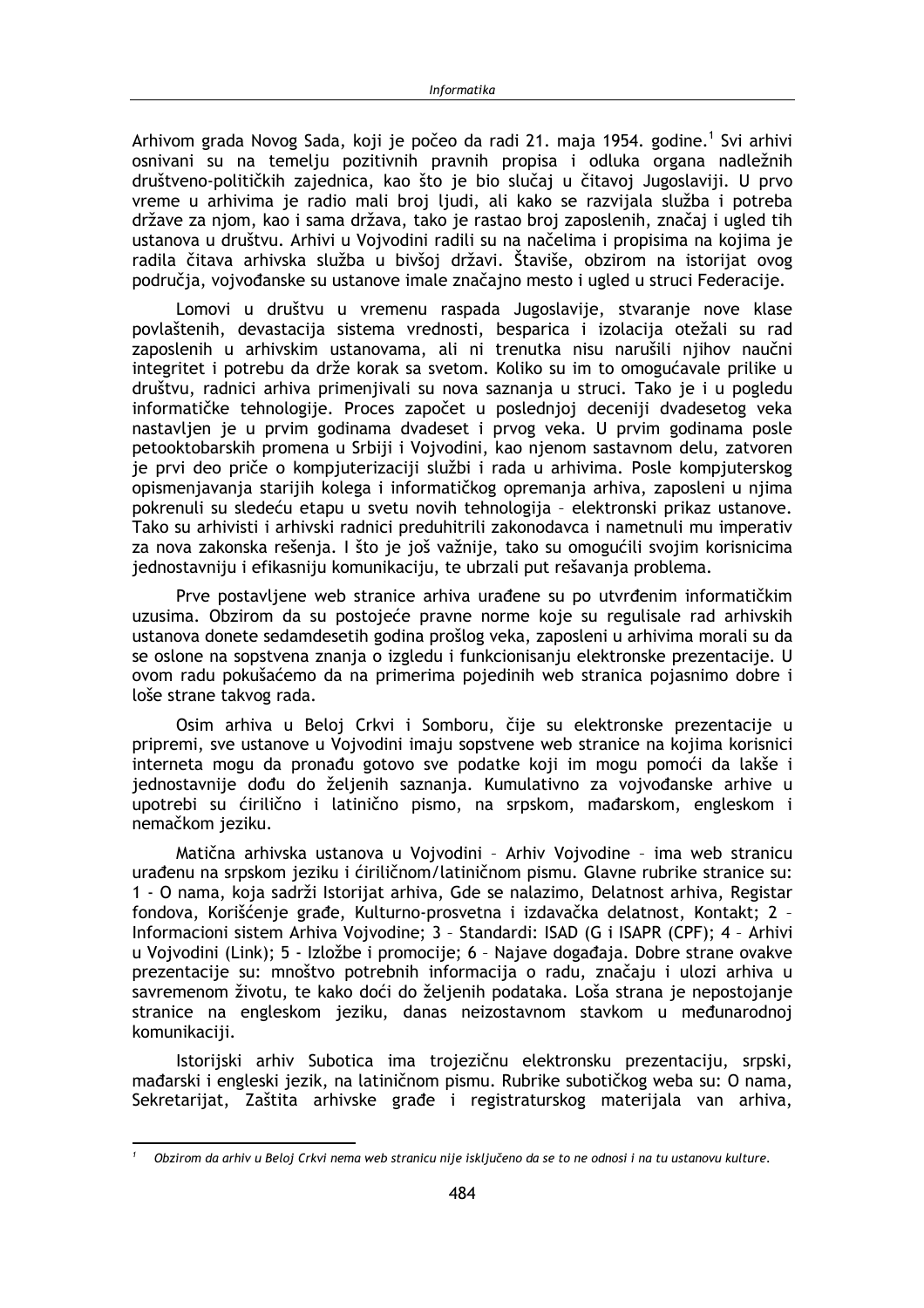Korišćenje arhivske građe i bibliotečkog materijala, Aktuelnosti, Foto galerija, Izložbe i publikacije, Preuzimanje, Kolektiv. Dobre strane prezentacije su: informacije o IAS-u,<sup>2</sup> jednostavnost komunikacije i mogućnost korišćenja više jezika.

Web strane Istorijskog arhiva u Senti urađene su na srpskom i mađarskom jeziku, uz upotrebu latiničnog pisma. Rubrike su: Početna, Informacije, Istorijat, Galerija, Zaposleni, Izdanja, Fondovi, Vodič fondova. Dobre strane su: mnoštvo korisnih informacija o arhivu. Loša strana je nepostojanje engleskog ili bilo kog drugog svetski raširenog jezika.

Zaposleni u Istorijskom arhivu u Kikindi uradili su svoju elektronsku prezentaciju na srpskom jeziku i na latiničnom pismu. Rubrike njihovog weba su: Istorijat, Publikacije, Izložbe, Fondovi i zbirke, Pitanja i Kontakt, Kurija.<sup>3</sup> Dobre strane su sveobuhvatnost informacija o radu i značaju arhiva. Loša strana je nepostojanje mogućnosti da klikom miša te informacije sazna i neko kome srpski ili sorodni jezici nisu materinji ili ih ne govori.

Zrenjaninske web stranice urađene su na srpskom jeziku i latiničnom pismu. Rubrike koje posetilac ovog sajta može da otvori i u njima nešto sazna su: Istorijat, Fondovi i zbirke, Mikrofilmovana građa, Izložbe, Izdanja, Planovi grada, Galerija, Linkovi, Pretraga, Aktuelno. Dobre strane sajta su: preglednost, mnoštvo informacija i ažurnost. Loša strana je nedostatak izbora engleskog jezika.

Arhiv grada Novog Sada ima web stranicu koja je urađena na srpskom jeziku i upotrebu ćiriličnog i latiničnog pisma. Rubrike novosadske elektronske  $117$ prezentacije su: 1 - Početna strana; 2 - Osnovni podaci, koja sadrži: Ko može da istražuje i kako se koristi arhivska građa, Registar fondova i zbirki, Vodič kroz arhivske fondove i zbirke, Analitički obrađeni fondovi i zbirke, Kontakt i radno vreme, Mreža arhiva u Srbiji; 3 - Delatnost Istorijskog arhiva grada Novog Sada, koja sadrži: Naučno istraživački rad, Korišćenie arhivske građe u administrativne i privatno-pravne svrhe. Zaštita arhivske građe i registraturskog materijala van arhiva. Prijem i smeštaj arhivske građe. Sređivanje i obrada arhivske građe. Centar za informacije, Biblioteka arhiva, Izlaganje arhivske građe, Publikovanje, Primena računarskih tehnologija, Usavršavanje i savetovanja, Stručni radovi radnika Arhiva, Proslava 50-godišnjice rada Arhiva, Zaposleni u Istorijskom arhivu grada Novog Sada; 4 - Istorijat arhivske službe u Novom Sadu, koji je podeljen na tri dela omeđena godinama, 1748-1914, 1915-1954, 1955-2004. godine; 5 - Linkovi; 6 - Softver za registrature. Dobre strane weba su: mnoštvo informacija i mogućnost preuzimanja programa koji omogućuju rad u registraturama. Loša strana je nedostatak stranica na engleskom jeziku.

Istorijski arhiv u Pančevu ima urađenu web stranicu na srpskom, engleskom i nemačkom jeziku na latiničnom pismu. Rubrike pančevačkog sajta jesu: O Arhivu, Fondovi i zbirke, Izdanja, Izložbe, Istorija Pančeva, Događaji, Galerija, Kontakt, Mapa. Dobre strane su: mnoštvo informacija, bogatstvo sadržaja, upotreba svetskih iezika.

Web prezentacija Istorijskog arhiva Srema iz Sremske Mitrovice urađena je na srpskom jeziku uz upotrebu latiničnog i ćiriličnog pisma. Rubrike sajta su: Obaveštenja, O Arhivu, Prezentacija, Fotografije, Registar, Izdavačka delatnost, Izložbe, Promocije, Biblioteka, Linkovi arhiva. Dobre strane sremačke elektronske

Skraćeno Istorijski arhiv Subotica.

 $\overline{3}$ Kurija je zgrada građena između 1835. i 1839. godine za potrebe administracije Velikokikindskog distrikta, u kojoj je danas smešten kikindski arhiv.